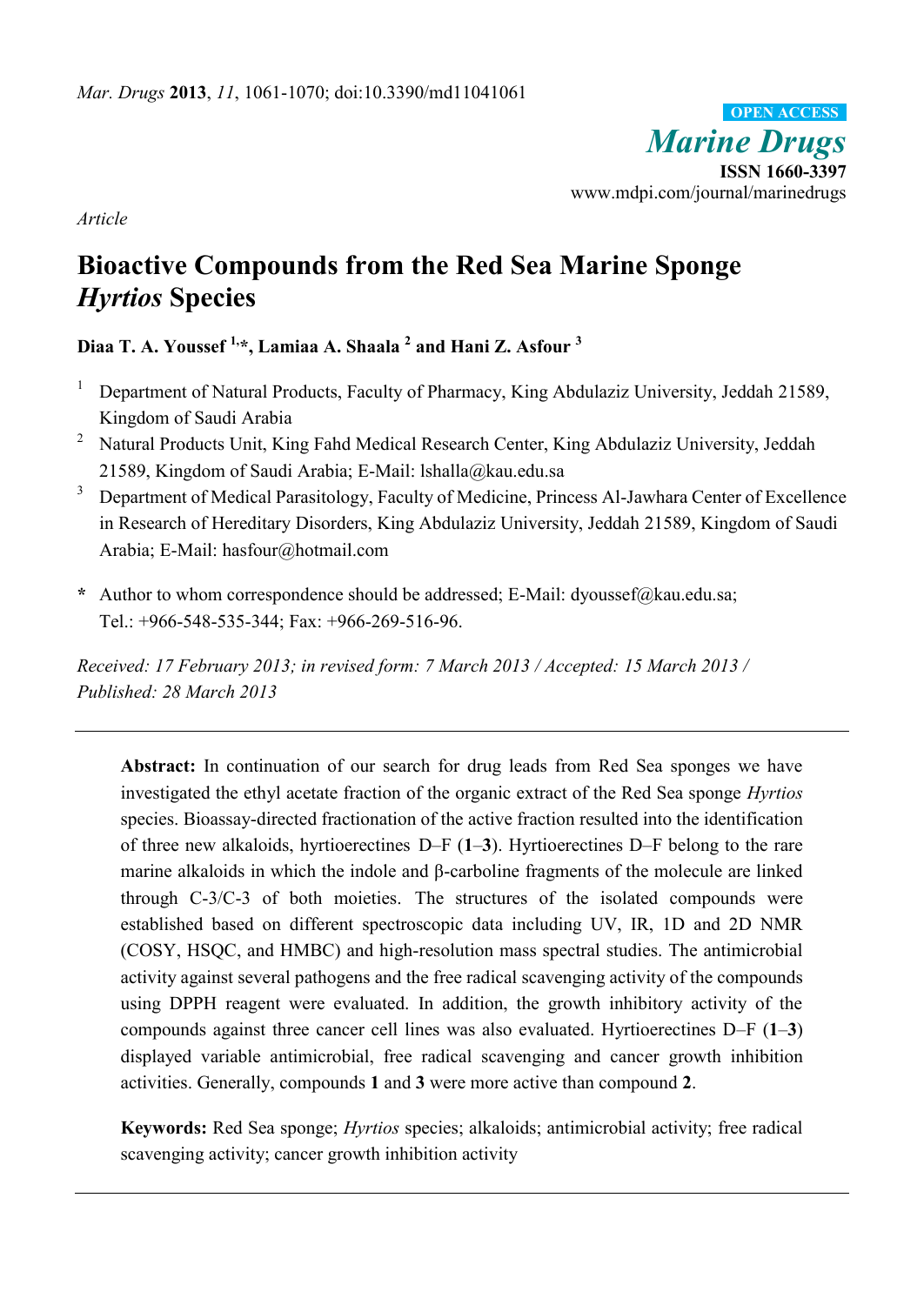#### **1. Introduction**

Sponges belonging to the genus *Hyrtios* (Demospongiae class, Dictyoceratida order, Thorectidae family) [1] have proven to be a rich source of biologically active diverse secondary metabolites of different classes. Prominent reported classes from this genus include sesterterpenes [2–6], sesquiterpenes [7–9], macrolides [10,11], indole and β-carboline alkaloids [12–16]. Indole derivatives possess different biological activities including anticancer, antibiotic, anti-inflammatory and antioxidant activities [17,18]. Secondary metabolites of the genus *Hyrtios* displayed diverse biological activities [2,3,5,7,10–13,15,19]. In the course of our ongoing efforts to identify drug leads from Red Sea marine organisms, we investigated the ethyl acetate fraction of an organic extract of the Red Sea marine sponge *Hyrtios* species.

Chromatographic fractionation and final HPLC purification of the active ethyl acetate fraction resulted into the isolation of three alkaloids, hyrtioerectines D–F (**1**–**3**) (Figure 1). The assignment of the structure of the compounds was based on one- and two-dimensional NMR studies including COSY, HSQC, and HMBC together with IR and high-resolution mass spectral studies.

**Figure 1.** Structures of hyrtioerectines D–F (**1**–**3**) isolated from the marine sponge *Hyrtios* species.



#### **2. Results and Discussion**

#### *2.1. Purification of Compounds* **1**–**3**

Successive chromatographic fractionation of the antimicrobial ethyl acetate fraction of an organic extract of the Red Sea sponge *Hyrtios* species using a combination of liquid-liquid partition, size exclusion chromatography on Sephadex LH-20 and final HPLC purification of the active fraction on C18 HPLC column afforded three new alkaloids hyrtioerectines D–F (**1**–**3**). The structure determination of the compounds was assigned from one- and two-dimensional NMR and high-resolution mass spectral studies.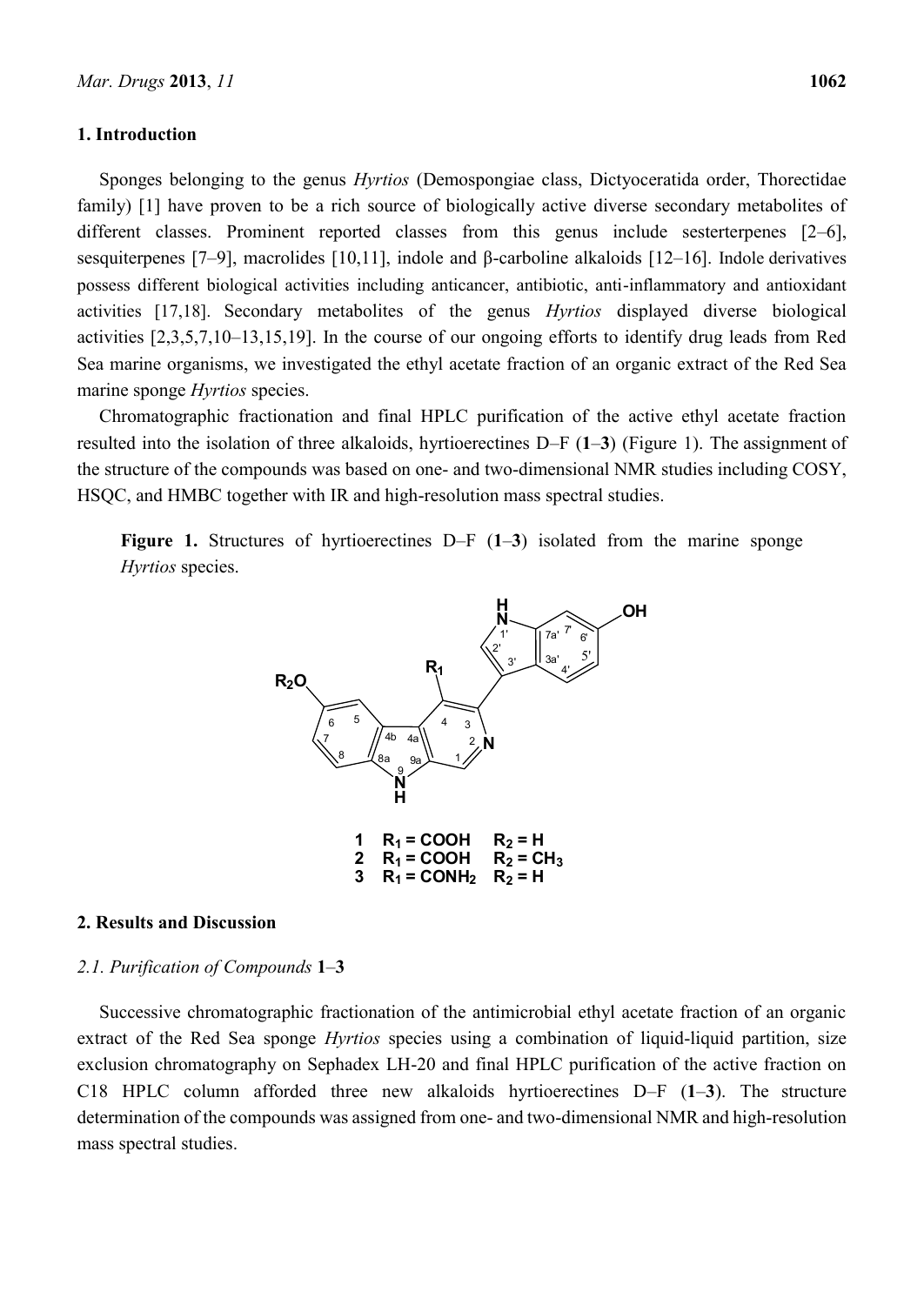#### *2.2. Structure Elucidation of Compounds* **1**–**3**

The HRMS of compound 1 established a molecular formula  $C_{20}H_{13}N_3O_4$  requiring 16 degrees of unsaturation. Compound 1 gave a bluish color on the TLC with FeCl<sub>3</sub> indicating its phenolic nature. Its <sup>1</sup>H NMR spectrum (in methanol- $d_4$ , Table 1) showed resonances for eight aromatic protons ranging from 6.80 to 9.64 ppm, suggesting the absence of any aliphatic moiety in the molecule. The  $^{13}$ C NMR spectrum of 1 (Table 1) displayed resonances for 20 carbons including 8 methines and 12 quaternary carbons. Two of the <sup>13</sup>C quaternary resonances were deshielded at  $\delta$  154.3 (C-6) and 153.0 (C-6') suggesting the oxygenation of their corresponding carbons. Interpretation of the 1D ( ${}^{1}$ H and  ${}^{13}$ C) and 2D  $(^1H-<sup>1</sup>H$  COSY, HSQC and HMBC) NMR spectroscopic data supported the presence of two ABX systems for trisubstituted β-carboline (H-5, H-7 and H-8) and disubstituted indole (H-4', H-5' and H-7') moieties, respectively. These two moieties include 15 degrees of unsatuartion suggesting the need for an additional degree of unsaturation in **1**. Interpretation of the NMR data  $(^1H$ , COSY and HSQC) supported the 3,4,6-trisubstitution of the β-carboline moiety. This was evident from the resonating signals at  $\delta$  8.07 (1H, d,  $J = 2.0$ , H-5), 6.80 (1H, dd,  $J = 8.5$ , 2.0, H-7), 7.30 (1H, d,  $J = 8.5$ , H-8) and 9.64 (s, H-1). Additional signals at δ 8.87 (1H, s, H-2), 7.57 (1H, d, *J* = 8.7, H-4), 7.13 (1H, dd, *J* = 8.7, 2.3, H-5) and 7.60 (1H, d, *J* = 2.3, H-7) were assigned as 3,6-disubstituted indole moiety. The HSQC experiment allowed the unambiguous assignment of the protonated methine carbons in **1** (Table 1). The quaternary carbons were unambiguously assigned from HMBC data (Table 2 and Figure 2). For example, the location of the OH moieties at C-6 and C-6' was supported from HMBC correlations of H-5/C-6, H-7/C-6, H-8/C-6 and H-4′/C-6′, H-5′/C-6′ and H-7′/C-6′ (Table 2). The connection of the indole and β-carboline moieties through C-3 and C-3' was supported from a  $\mathrm{^{3}J_{CH}}$  HMBC cross peak between H-2' of the indole moiety (δ 8.87) and C-3 of the β-carboline moiety (δ 138.1). Finally, the quaternary carbon resonating at δ 173.0 (C-8′) was assigned as a carboxylic moiety at C-4 completing the degrees of unsaturation in 1. This was supported by an IR band at  $1725 \text{ cm}^{-1}$  for the carbonyl moiety of the carboxylic acid. Furthermore, the MS fragment ion at *m/z* 315.1009 with the molecular formula  $C_{19}H_{13}N_3O_2$  [M – COOH + H]<sup>+</sup> supported the presence of the carboxylic functionality, thus completing the assignment of **1**.

Compound 2 displayed a pseudomolecular ion peak at  $m/z$  374.1138 corresponding to  $C_{21}H_{16}N_3O_4$  $[M + H]$ <sup>+</sup>, being 14 mass unit (CH<sub>2</sub>) more than 1 and requiring 16 degrees of unsaturation. Comparison of the NMR data of 2 with those of 1 showed identical similarity of the <sup>1</sup>H and <sup>13</sup>C NMR resonances of both compounds (Table 1). Moreover, a new three-proton singlet in <sup>1</sup>H NMR at  $\delta$  3.84 (H<sub>3</sub>-9') correlates in the HSQC with the <sup>13</sup>C NMR signal at  $\delta$  55.8 (C-9') suggesting the presence of a methoxyl moiety in **2** at C-6. The assignment of the methoxyl moiety at C-6 was secured from HMBC cross peak of OCH3/C-6 (Table 2). Additionally, the unambiguous assignments of the protonated and quaternary carbons in **2** were secured from HSQC and HMBC experiments, respectively, thus completing the assignment of **2**.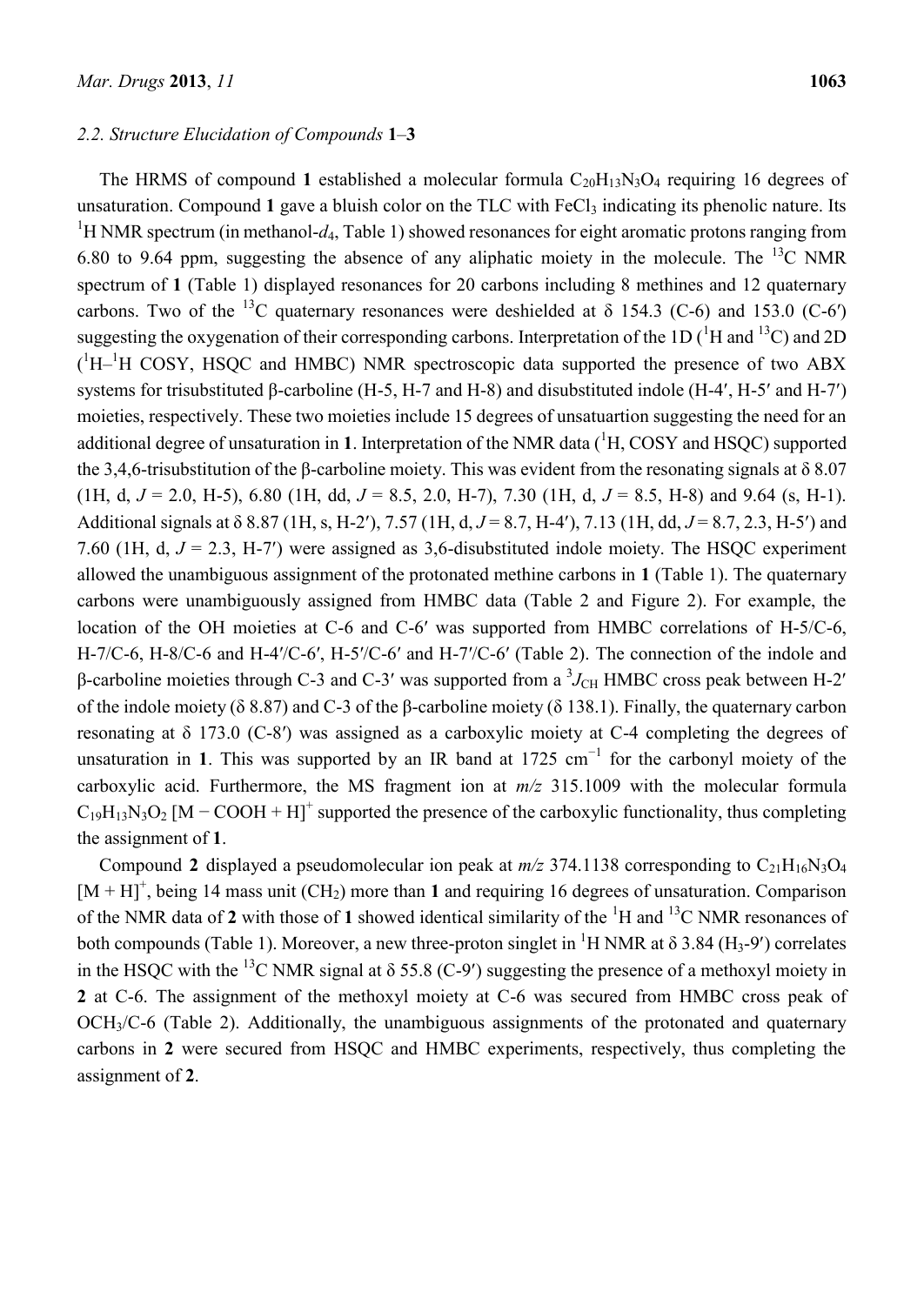|                 | <b>Hyrtioerectine D</b>               |                             | <b>Hyrtioerectine E</b>               |                          | <b>Hyrtioerectine F</b>               |                          |
|-----------------|---------------------------------------|-----------------------------|---------------------------------------|--------------------------|---------------------------------------|--------------------------|
| <b>Position</b> | $\delta_{\rm C}$ (mult.) <sup>a</sup> | $\delta_{\rm H}$ , mult.    | $\delta_{\rm C}$ (mult.) <sup>a</sup> | $\delta_{\rm H}$ , mult. | $\delta_{\rm C}$ (mult.) <sup>a</sup> | $\delta_{\rm H}$ , mult. |
|                 |                                       | $(J \text{ in } \text{Hz})$ |                                       | $(J \text{ in } Hz)$     |                                       | $(J \text{ in } Hz)$     |
| $\mathbf{1}$    | 140.8 (CH)                            | 9.64, s                     | 141.2 (CH)                            | 9.66, s                  | 139.6 (CH)                            | 9.71, s                  |
| 3               | 138.1 $(qC)$                          |                             | $138.2$ (qC)                          |                          | 138.3 $(qC)$                          |                          |
| $\overline{4}$  | 138.8 $(qC)$                          |                             | 138.8 $(qC)$                          |                          | 138.8 (qC)                            |                          |
| 4a              | 115.9 (qC)                            |                             | 115.8 $(qC)$                          |                          | $115.9$ (qC)                          |                          |
| 4b              | 130.1 $(qC)$                          |                             | 130.3 $(qC)$                          |                          | 130.4 (qC)                            |                          |
| 5               | 108.2 (CH)                            | 8.07, d(2.0)                | 110.1 (CH)                            | 8.10, d(2.2)             | 107.2 (CH)                            | 8.09, d(2.2)             |
| 6               | 154.3 $(qC)$                          |                             | 156.2 $(qC)$                          |                          | 154.2 (qC)                            |                          |
| 7               | 113.5 (CH)                            | 6.80, dd $(8.5, 2.0)$       | 113.5 (CH)                            | 6.78, dd $(8.5, 2.2)$    | 113.7 (CH)                            | $6.76$ , dd $(8.5, 2.2)$ |
| 8               | 113.1 (CH)                            | 7.30, $d(8.5)$              | 113.1 (CH)                            | 7.27, $d(8.5)$           | 113.5 (CH)                            | 7.32, $d(8.5)$           |
| 8a              | 132.1 $(qC)$                          |                             | 132.2 $(qC)$                          |                          | 132.4 (qC)                            |                          |
| 9a              | 133.2 $(qC)$                          |                             | 133.1 $(qC)$                          |                          | 133.2 (qC)                            |                          |
| $2^{\prime}$    | 119.6 (CH)                            | 8.87, s                     | 119.5 (CH)                            | 8.88, s                  | 119.6 (CH)                            | 8.87, s                  |
| 3'              | 123.2 $(qC)$                          |                             | $123.2$ (qC)                          |                          | $123.2$ (qC)                          |                          |
| 3a'             | 137.5 $(qC)$                          |                             | 137.5 $(qC)$                          |                          | 137.5 $(qC)$                          |                          |
| 4'              | 114.1 (CH)                            | 7.57, d(8.7)                | 114.1 (CH)                            | 7.61, d(8.7)             | 114.1 (CH)                            | 7.64, $d(8.0)$           |
| 5'              | 119.7 (CH)                            | 7.13, dd $(8.7, 2.3)$       | 119.6 (CH)                            | $7.15$ , dd $(8.7, 2.2)$ | 119.7 (CH)                            | 7.17, d d (8.7, 2.0)     |
| 6 <sup>'</sup>  | 153.0 $(qC)$                          |                             | 153.1 $(qC)$                          |                          | 153.0 (qC)                            |                          |
| 7'              | $106.7$ (CH)                          | 7.60, $d(2.3)$              | $106.9$ (CH)                          | 7.62, $d(2.2)$           | $106.7$ (CH)                          | 7.65, $d(2.0)$           |
| 7a'             | 132.6 $(qC)$                          |                             | 132.5 $(qC)$                          |                          | 132.6 $(qC)$                          |                          |
| 8'              | 173.0 (qC)                            |                             | 173.0 (qC)                            |                          | 164.2 $(qC)$                          |                          |
| 9'              |                                       |                             | 55.8 (CH <sub>3</sub> )               | 3.84, s                  |                                       |                          |

**Table 1.** NMR spectroscopic data for hyrtioerectines D–F (**1**–**3**) (in methanol-*d*4).

<sup>a</sup> multiplicities of the signals were obtained from HSQC experiments;  $qC =$  quaternary carbon,  $CH =$  methine;  $CH_3 =$  methyl.

**Figure 2.** COSY and HMBC correlations observed for compound **1**.

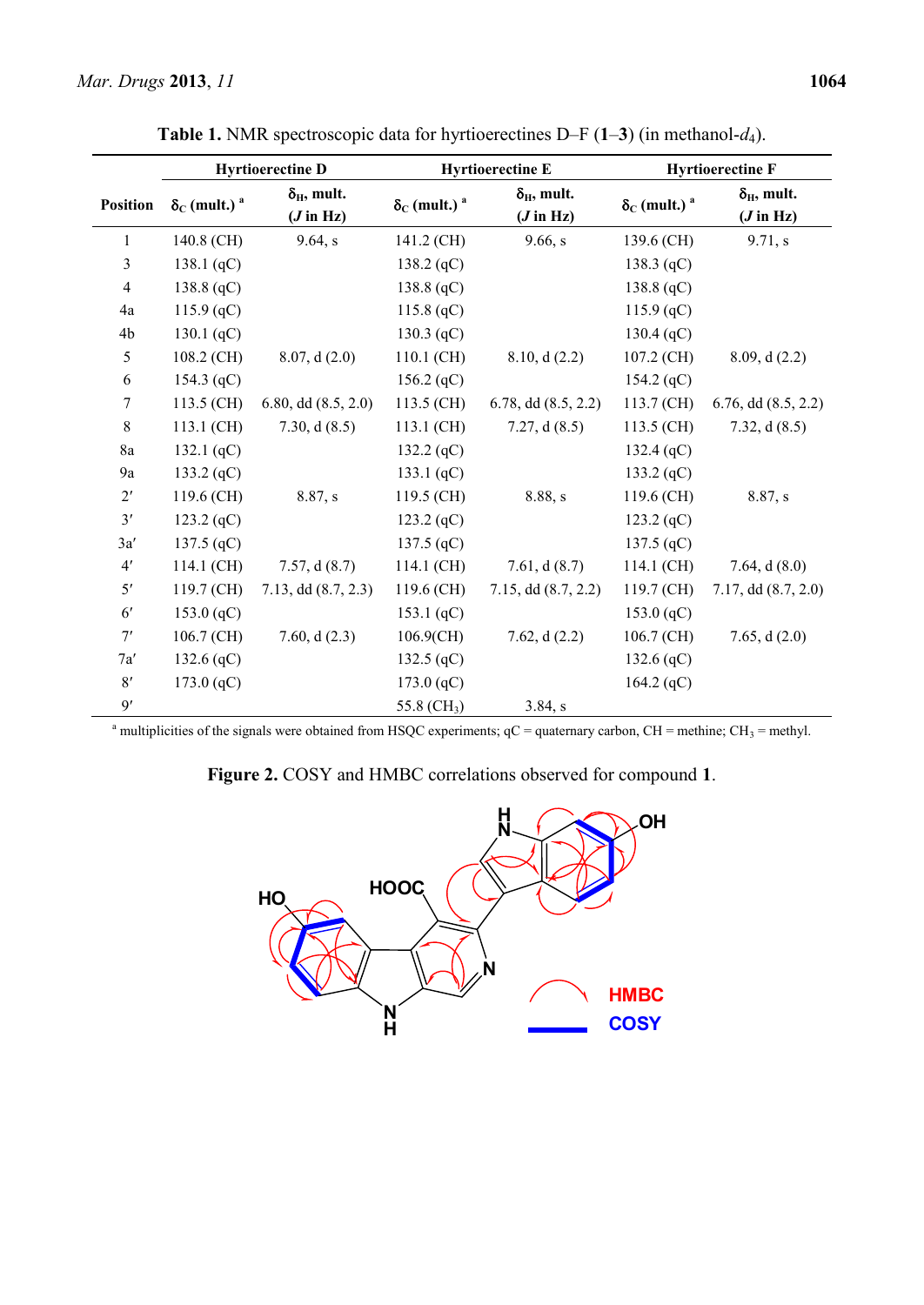| C#             | Hyrtiooerectine D(1)     | Hyrtioerectine E (2)             | Hyrtioerectine $F(3)$    |  |
|----------------|--------------------------|----------------------------------|--------------------------|--|
|                | HMBC $(H\rightarrow C#)$ | HMBC $(H\rightarrow C#)$         | HMBC $(H\rightarrow C#)$ |  |
| $\overline{3}$ | $H-1, H-2'$              | $H-1, H-2'$                      | $H-1, H-2'$              |  |
| $\overline{4}$ |                          |                                  |                          |  |
| 4a             | $H-1, H-5$               | $H-1$                            | $H-1, H-5$               |  |
| 4b             | $H-8$                    | $H-8$                            | $H-8$                    |  |
| 5              | $H-7$                    | $H-7$                            | $H-7$                    |  |
| 6              | H-5, H-7, H-8            | $H-5$ , $H-7$ , $H-8$ , $H_3-9'$ | $H-5, H-8$               |  |
| $\overline{7}$ | $H-5$                    | $H-5$                            | $H-5$                    |  |
| $8\,$          | $H-7$                    | $H-7$                            | $H-7$                    |  |
| 8a             | $H-5, H-7$               | $H-5, H-7$                       | $H-5, H-7$               |  |
| 9a             | $H-1$                    | $H-1$                            | $H-1$                    |  |
| $2^{\prime}$   |                          |                                  |                          |  |
| 3'             | $H-2'$                   | $H-2'$                           | $H-2'$                   |  |
| 3a'            | H-2', H-4', H-5', H-7'   | H-2', H-4', H-7'                 | H-2', H-4', H-7'         |  |
| 4'             | $H-5'$                   | $H-5'$                           | $H-5'$                   |  |
| 5'             | $H-4', H-7'$             | $H-4', H-7'$                     | $H-4', H-7'$             |  |
| $6^{\prime}$   | $H-4', H-5', H-7'$       | $H-4', H-5', H-7'$               | H-4', H-5', H-7'         |  |
| 7'             | $H-5'$                   | $H-5'$                           | $H-5'$                   |  |
| 7a'            | $H-2'$ , $H-4'$ , $H-7'$ | $H-2'$ , $H-4'$ , $H-7'$         | H-2', H-4', H-7'         |  |

**Table 2.** Selected HMBC correlations for hyrtioerectines D–F (**1**–**3**) (in methanol-*d*4).

Compound **3** displayed a pseudomolecular ion peak at  $m/z$  359.1142 corresponding to  $C_{20}H_1sN_4O_3$  $[M + H]$ <sup>+</sup>, being one mass unit less than 1 and requiring the same degrees of unsaturation. Again, comparison of the NMR data of **3** with those of **1** showed close similarity of two compounds (Table 1). The presence of the amide moiety in **3** instead of the carboxylic moiety in **1** was supported by the upfield amidic carbonyl resonance at  $\delta$  164.2 instead of 173.0 ppm in 1. In addition, IR band at 1655 cm<sup>-1</sup> supported the presence of an amidic carbonyl in **3**. Again, the assignments of all quaternary carbons were secured from HMBC cross peaks (Table 2) completing the assignment of **3**.

Hyrtioerectines D–F (**1**–**3**) represent additional candidates of the rare alkaloids in which the indole and β-carboline fragments are linked through C-3 of both moieties. We have previously reported one compound of this series, hyrtioerectine A [12]. Additional member of this class including eudistomin U was reported from the Caribbean ascidian *Lissoclinum fragile* [20]. However, the linkage of the β-carboline and indole fragments in eudistomin U occurs between C-1 and C-3, respectively. In the case of hyrtioerectines, the linkage occurs between C-3 and C-3 of both moieties.

Compounds **1**–**3** were evaluated for their antimicrobial, free radical scavenging activity as well as cancer growth inhibition activity against three cancer cell lines. In the antimicrobial assay, compounds **1**–**3** displayed inhibition zones of 17, 9 and 14 mm against *Candida albicans* compared to 35 mm illustrated by clotrimazole at the same concentration. Furthermore, compounds **1**–**3** showed inhibition zones of 20, 10 and 16 mm against *Staphylococcus aureus*, respectively, compared to 30 mm illustrated by ampicillin. Finally, compounds **1**–**3** displayed weak inhibition zones of 7–9 mm against *Pseudomonas aeruginosa* compared to 30 mm illustrated by imipenem and were inactive against *E. coli*.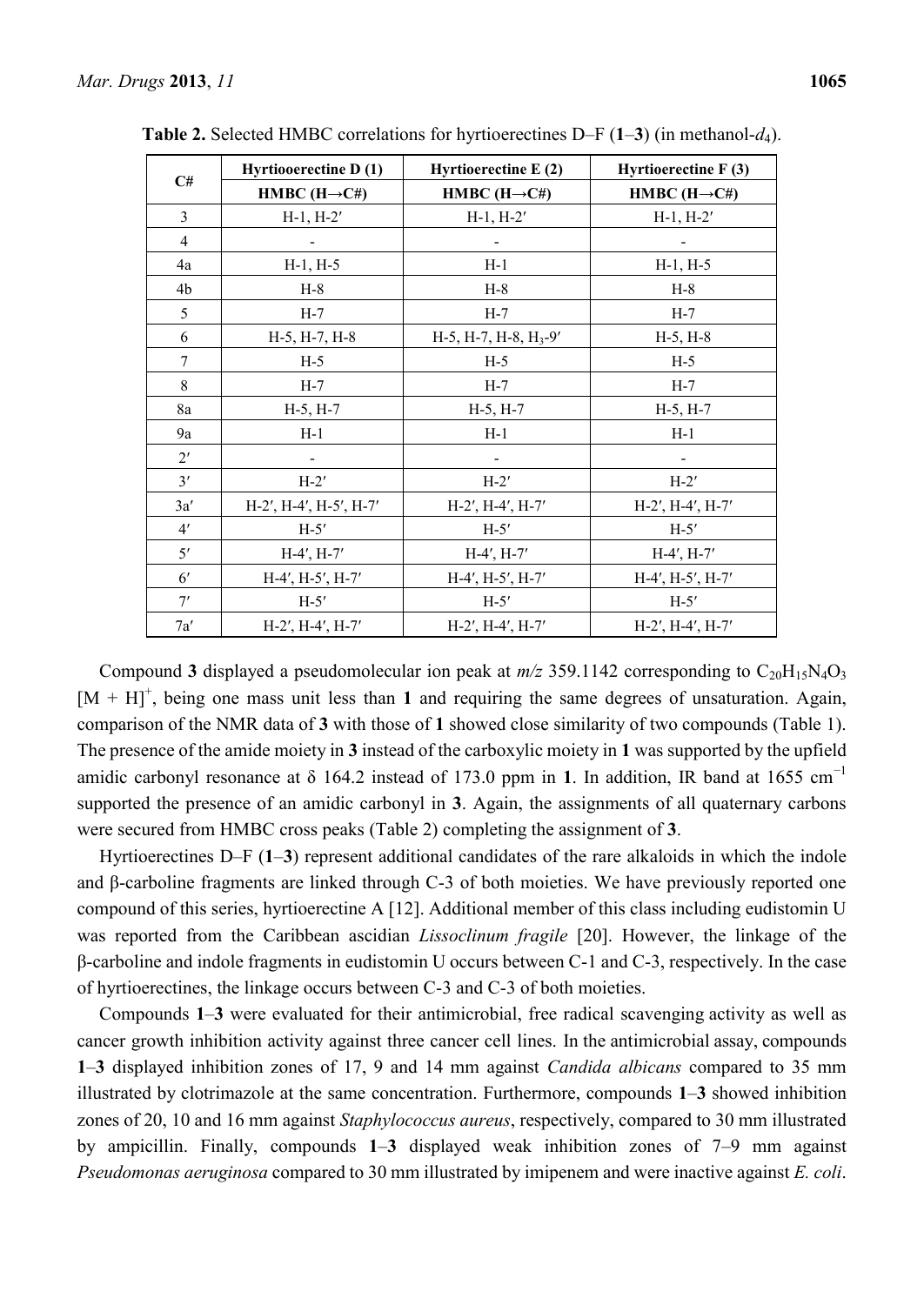In the free radical scavenging activity assay using DPPH, compounds **1** and **3** were the most active compounds with 45% and 42% inhibition, respectively, while compound **2** were moderately active with 31% inhibition. Compounds **1**–**3** were evaluated for *in vitro* growth inhibition of lung carcinoma (A549), colorectal carcinoma (HT29), and breast adenocarcinoma (MDA-MB-231) cells (Table 3). Compounds  $1-3$  exhibited variable activity with  $GI<sub>50</sub>$  values (the concentration required to achieve  $50\%$ growth inhibition of the cells) in the micromolar range and no selectivity between the cell lines tested. While compounds **1** and **3** were slightly more cytotoxic than compounds **2**, the compounds were more than 75–100 times less potent than the positive control doxorubicin (Table 3).

In conclusion, the relatively higher antimicrobial, free radical scavenging and growth inhibition activities of compounds **1** and **3** over **2** in could be attributed to the presence of diphenolic moieties in **1** and **3**. The amidation of the carboxylic moiety in **3** seems to have a slight effect on the activity if compared to **1**.

| $MDA-MB-231$ | A549 | <b>HT-29</b>                                                              |
|--------------|------|---------------------------------------------------------------------------|
| 25           | 30   | 28                                                                        |
| 90           | 100  | 85                                                                        |
| 42           | 35   | 45                                                                        |
| 0.30         | 0.35 | 0.40                                                                      |
|              |      | Cell line $\left[ \mathrm{GI}_{50} \left( \mu \mathrm{M} \right) \right]$ |

**Table 3.** Cancer cell line inhibition by hyrtioerectines D–F (**1**–**3**).

a Positive antiproliferative control.

# **3. Experimental Section**

#### *3.1. General Experimental Procedures*

UV spectra were recorded on a Hitachi 300 spectrometer. IR spectra were recorded on a Perkin-Elmer 1310/84 Spectrometer. NMR spectra were obtained in CD<sub>3</sub>OD on Bruker Avance DRX 400 Spectrometers at 400 MHz for  ${}^{1}$ H NMR and 100 MHz for  ${}^{13}$ C NMR. NMR chemical shifts are expressed in parts per million (ppm) referenced to CD<sub>3</sub>OD solvent signals ( $\delta$  3.29 for <sup>1</sup>H and  $\delta$  49.0 for <sup>13</sup>C). ESI-MS spectral data were obtained with a Micromass Q-tof equipped with lockspray mass spectrometer using Leucine Enkaphalin at  $m/z$  556.2771  $[M + H]$ <sup>+</sup> as a reference mass. For column chromatography, silica gel (Merck, 70-230 mesh ASTM) and Sephadex LH-20 (Pharmacia) were used. Pre-coated silica gel 60 F-254 plates (Merck) were used for TLC. DPPH was purchased from Sigma Aldrich, USA.

#### *3.2. Animal Specimen*

Specimen of the Red Sea sponge *Hyrtios* species (class Demospongiae, order Dictyoceratida, family Thorectidae) was collected from the Red Sea using SCUBA at depths between 10 and 18 m in 2011. The sponge was kindly identified by Dr. Rob van Soest. A voucher specimen was kept in our Red Sea Marine Invertebrates Collection under the registration number DY2011-49. The sponge forms pinkish-gray tubes, diameter of  $4.5-5.0$  cm, walls  $0.5-1.0$  cm thick. The inner lumen measures about 3.0 cm in diameter, with a smaller side tube of 2.0 cm diameter and lumen of 1.0 cm. The larger tube is about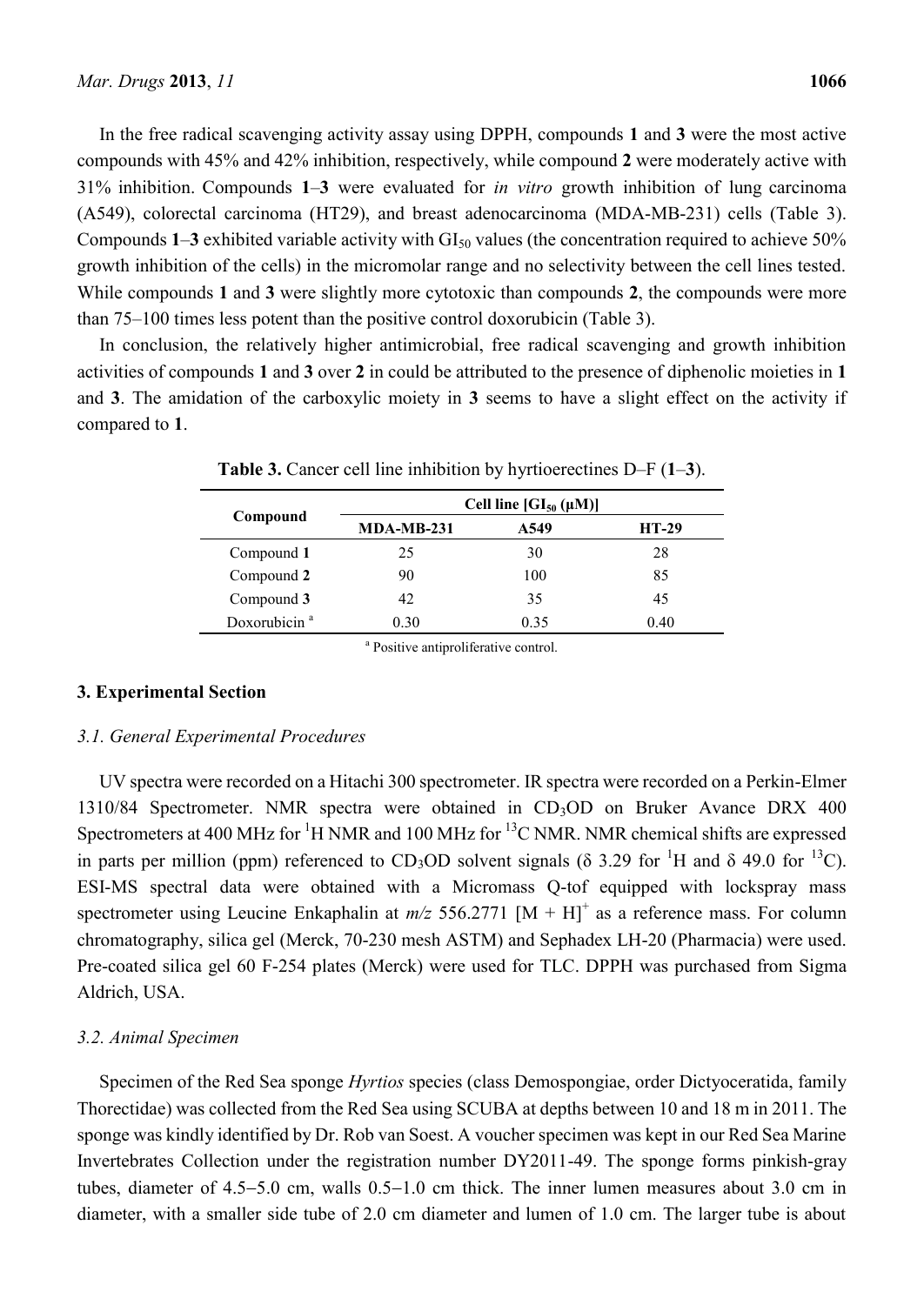8.0 cm high. Surface of the sponge is densely conulose, with blunt conules of 1.0 mm high, and 1.0–2.0 mm apart. The consistency is firm, crumbly, and sandy. The skeleton is dense, anisotropic, and consisting of sand-filled primary and secondary fibers, near the surface forming fascicles. Individual primary fibers measure 220–385 μm in diameter, and secondary fibers with diameter of 100–130 μm. Meshes polygonal or rounded with 250–1000 μm in diameter. Between the fibers the mesophyl is lightly charged with debris and sand grains. The surface aspect and skeletal characters conform to the genus *Hyrtios* (class Demospongiae, order Dictyoceratida, family Thorectidae), but there are no matching descriptions at the species level for this sponge. The voucher is kept in the collections of the Zoological Museum of the University of Amsterdam, under registration No. ZMA POR. 17249.

#### *3.3. Extraction and Purifications of Compounds* **1**–**3**

The lyophilized sponge materials (170 g) were extracted three times ( $3 \times 500$  mL) with a mixture of methanol/dichloromethane (1:1) at room temperature. The combined organic extracts were concentrated under reduced pressure and suspended in 400 mL of methanol/water (9:1). The resulted mixture was extracted with *n*-hexane ( $3 \times 300$  mL) to give 1.9 g of *n*-hexane extract. The remaining methanolic layer was diluted with water to (3:2) methanol/water and then extracted successively with dichloromethane  $(3 \times 300 \text{ mL})$ , ethyl acetate  $(3 \times 300 \text{ mL})$  and finally with *n*-butanol  $(3 \times 300 \text{ mL})$ . Each of the extracts was concentrated under reduced pressure to give 1.2 g of  $CH_2Cl_2$  extract, 530 mg of ethyl acetate extract and 3.8 g of *n*-butanol extract, respectively. All fractions were evaluated for antimicrobial and free radical scavenging activity. The ethyl acetate extract showed significant activity in both assays and thus was considered for further purification. The ethyl acetate residue (530 mg) was subjected to size exclusion chromatography on a Sephadex LH-20 column equilibrated with methanol to give five fractions. Fractions 3 and 4 were combined and were subjected to another Sephadex LH-20 column using methanol as an eluting solvent to give 6 subfractions. Subfraction 4 (39 mg) was purified on a semi-preparative  $C_{18}$  HPLC column using 20% acetonitrile in water at a flow rate of 2 mL/min to give compound **2** (4.3 mg). Subfraction 5 (33 mg) was subjected to final purification on a semi-preparative C<sup>18</sup> HPLC column using 15% acetonitrile at a flow rate of 2 mL/min to afford compounds **1** (2.1 mg) and **3** (1.8 mg).

**Hyrtioerectine D** (1): yellow solid; UV (MeOH) λ<sub>max</sub> (log ε) 387 nm (3.85), 248 nm (3.85), 312 nm (4.05); IR  $v_{\text{max}}$  (film) 3600, 3500, 3020, 2980, 1725, 1610, 1405, 1290, 1255, 1220, 890 cm<sup>-1</sup>; NMR data, see Tables 1 and 2; positive HRESIMS  $m/z$  360.0981 (calcd for  $C_{20}H_{14}N_3O_4$  [M + H]<sup>+</sup>, 360.0984).

**Hyrtioerectine E** (**2**): yellow solid; UV (MeOH) λmax (log ε) 420 nm (3.90), 252 nm (3.95), 315 nm (4.15); IR  $v_{\text{max}}$  (film) 3595, 3545, 3015, 2980, 1720, 1612, 1410, 1290, 1250, 1220, 895 cm<sup>-1</sup>; NMR data, see Tables 1 and 2; positive HRESIMS  $m/z$  374.1138 (calcd for  $C_{21}H_{16}N_3O_4$  [M + H]<sup>+</sup>, 374.1140).

**Hyrtioerectine F** (**3**): yellow solid; UV (MeOH) λmax (log ε) 380 nm (3.95), 240 nm (4.10), 315 nm  $(4.00)$ ; IR  $v_{\text{max}}$  (film) 3590, 3500, 3350, 3010, 2985, 1655, 1615, 1405, 1290, 1255, 1215, 895 cm<sup>-1</sup>; NMR data, see Tables 1 and 2; positive HRESIMS  $m/z$  359.1142 (calcd for  $C_{20}H_{15}N_4O_3$  [M + H]<sup>+</sup>, 359.1144).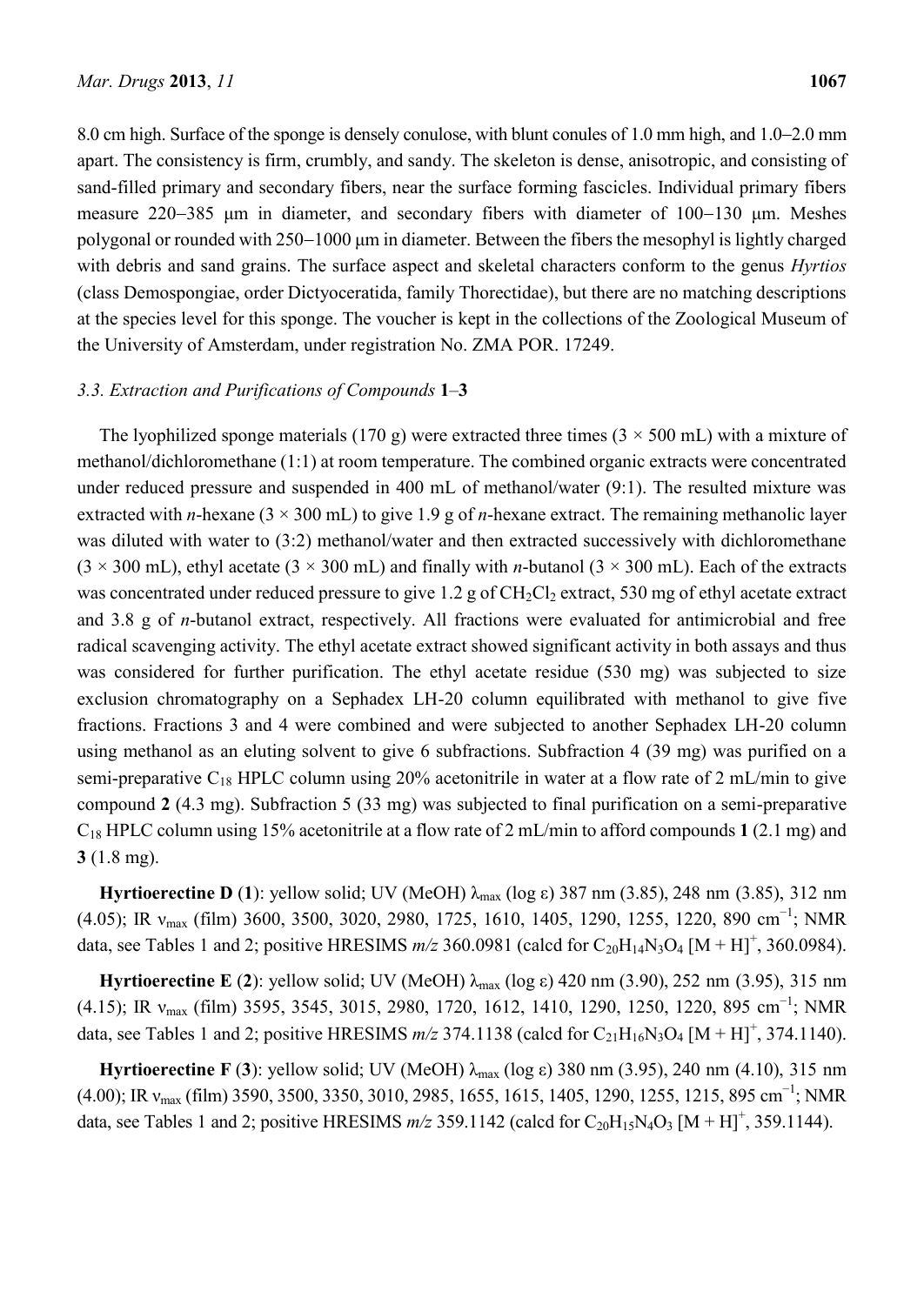# *3.4. Biological Evaluation of the Compounds*

## 3.4.1. Determination of the Antimicrobial Activity

The compounds were evaluated for their antimicrobial activity against a Gram positive bacterium (*Staphylococcus aureus* ATCC 6538), two Gram negative bacteria (*Escherichia coli* ATCC 8739), *Pseudomonas aeruginosa* ATCC 9027) and a yeast (*Candida albicans* ATCC 2091) using agar diffusion method. Accurately weighed 1 mg of test compound was dissolved in 1 mL DMF and 100 μL of the solution were inserted in the cups then incubated at 37 °C for 24 h. The inhibition zones were measured and compared with the reference antibiotics ampicillin (10  $\mu$ g/disc), imipenem (10  $\mu$ g/disc) or the antifungal drug clotrimazole (10 mg/mL).

# 3.4.2. Determination of the Free Radical Scavenging Activity Using DPPH

Compounds **1**–**3** were evaluated for their free radical scavenging activity using 2,2-diphenyl-1-picryl hydrazyl (DPPH). DPPH was prepared as  $6 \times 10^{-5}$  M solution in methanol, protected from light and kept in refrigerator. Aliquots of different concentrations from each compound were pipetted into a series of 5 mL volumetric flasks. To each flask 3 mL of DPPH solution were added, mixed with the solution, volumes were made up with methanol and flasks were allowed to stand in dark at room temperature for 10 min [21]. The absorbance of each of the resulted solutions was measured at 516 nm against similarly treated blank. The free radical scavenging activity was determined for each of the compound according to the following equation:

[% DPPH radical scavenging = 
$$
(A_0 - A/A_0) \times 100
$$
] (1)

where  $A_0$  = absorbance of a blank,  $A$  = absorbance of the sample.

## 3.4.3. Cancer Cell Growth Inhibition Assay

Three cancer cell lines were used in this assay, namely lung carcinoma (A549, ATCC CCL-185), colorectal carcinoma (HT29, ATCC HTB-38), and breast adenocarcinoma cell (MDA-MB-231, ATCC HTB-26). The cancer cell lines were obtained from American Type Culture Collection (ATCC). The cell lines were maintained in RPMI medium supplemented with 10% fetal calf serum (FCS), 2 mM L-glutamine and 100 U/mL penicillin and streptomycin, at 37  $^{\circ}$ C and 5% CO<sub>2</sub>. Triplicate cultures were incubated for 72 h in the presence or absence of test compounds (at ten concentrations ranging from 10 to 0.0026 μg/mL). For quantitative estimation of cancer cell growth inhibition, the colorimetric sulforhodamine B (SRB) method was used [22]. Briefly, the cells were washed twice with PBS, fixed for 15 min in 1% glutaraldehyde solution, rinsed twice in PBS, and stained in 0.4% SRB solution for 30 min at room temperature. The cells were then rinsed several times with 1% acetic acid solution and air-dried. Sulforhodamine B was then extracted in 10 mM trizma base solution and the absorbance measured at 490 nm. Results are expressed as  $GI<sub>50</sub>$ , the concentration that causes 50% inhibition in cell growth after correction for cell count at the start of the experiment (NCI algorithm). Doxorubicin and DMSO (solvent) were used as the positive and negative controls in this assay. Prism 3.03 from GraphPad was used for the statistical analysis of the cell growth inhibition results.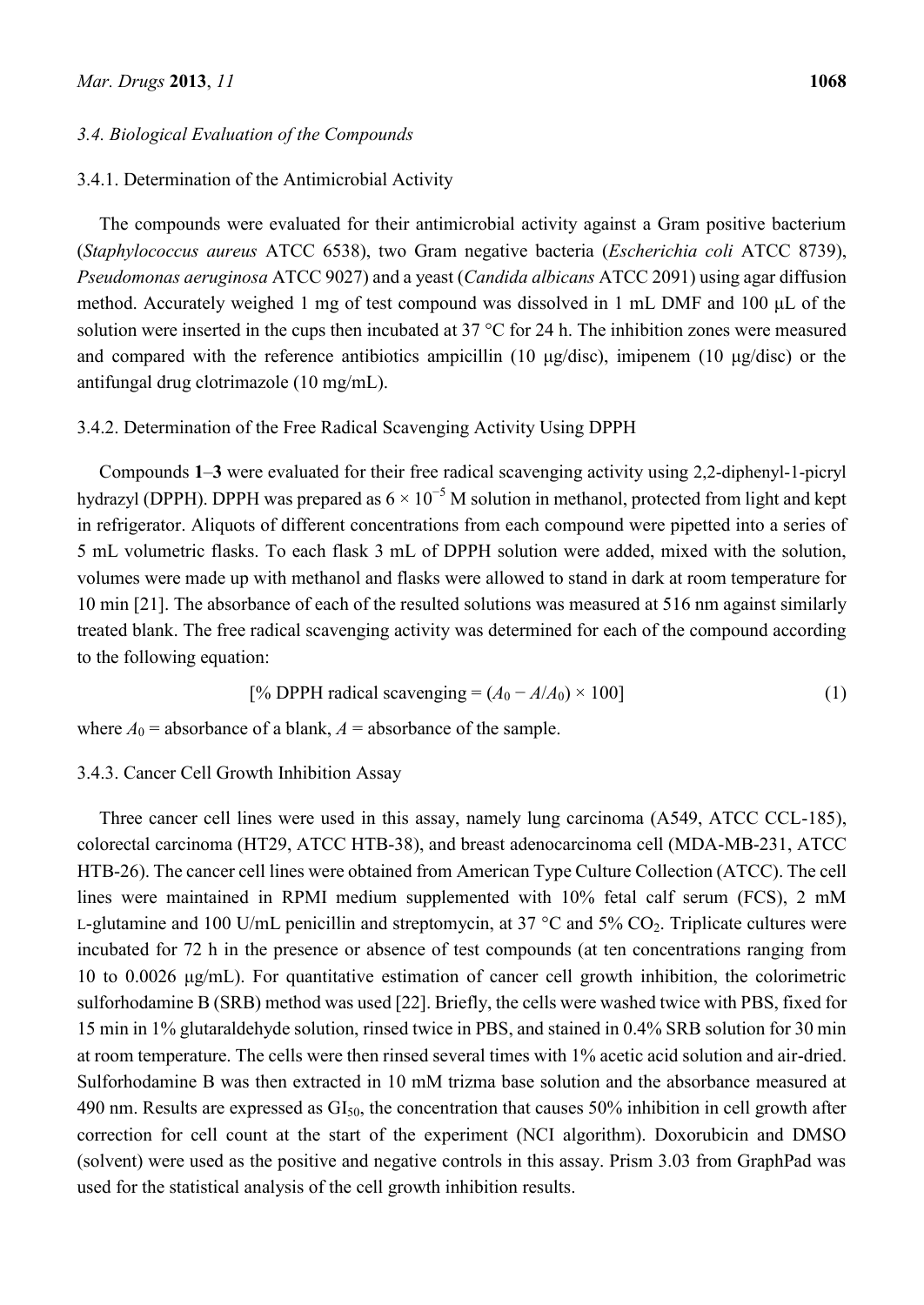#### **4. Conclusions**

In conclusion, our search for marine-derived bioactive compounds has led to the investigation of specimen of the Red Sea marine sponge *Hyrtios* species. Three new alkaloids, hyrtioerectines D–F (**1**–**3**), were isolated and their chemical structures were assigned using spectroscopic studies. The alkaloids belong to the rare class in which the indole and the β-carboline fragments are connected via C-3/C-3 of both moieties. Biological evaluation of the compounds showed that compounds **1**–**3** possess variable antimicrobial, free radical scavenging and cancer growth inhibition activities.

#### **Acknowledgments**

This paper was funded by the Deanship of Scientific Research (DSR), King Abdulaziz University, Jeddah, under grant No. 1-166-D1432. The authors, therefore, acknowledge with thanks DSR technical and financial support. We thank Rob van Soest for identification of the sponge specimens.

# **References**

- 1. Hooper, J.N.A.; van Soest, R.W.M. *Systema Porifera*: *A Guide to the Classification of Sponges*; Kluwer Academic/Plenum Publishers: New York, NY, USA, 2002; Volume 1, pp. 1028–1050.
- 2. Pettit, G.R.; Tan, R.; Cichacz, Z.A. Antineoplastic agents. 542. Isolation and structure of sesterstatin 6 from the Indian Ocean sponge *Hyrtios erecta*. *J. Nat. Prod*. **2005**, *68*, 1253–1255.
- 3. Youssef, D.T.A.; Shaala, L.A.; Emara, S. Antimycobacterial scalarane-based sesterterpenes from the Red Sea sponge *Hyrtios erecta*. *J. Nat. Prod.* **2005**, *68*, 1782–1784.
- 4. Qiu, Y.; Deng, Z.; Pei, Y.; Fu, H.; Li, J.; Proksh, P.; Lin, W. Sesterterpenoids from the marine sponge *Hyrtios erectus*. *J*. *Nat. Prod.* **2004**, *67*, 921–924.
- 5. Youssef, D.T.A.; Yamaki, R.K.; Kelly, M.; Scheuer, P.J. Salmahyrtisol A, a novel cytotoxic sesterterpene from a Red Sea sponge *Hyrtios erecta*. *J. Nat. Prod.* **2002**, *65*, 2–6.
- 6. Miyaoka, H.; Nishijima, S.; Mitome, H.; Yamada, Y. Three new scalarane sesterterpenoids from the Okinawan sponge *Hyrtios erectus*. *J. Nat. Prod.* **2000**, *63*, 1369–1372.
- 7. Youssef, D.T.A.; Singab, A.B.; van Soest, R.W.M.; Fusetani, N. Hyrtiosenolides A and B, two new sesquiterpene γ-methoxybutenolides and a new sterol from a Red Sea sponge *Hyrtios* species. *J. Nat. Prod*. **2004**, *67*, 1736–1739.
- 8. Pina, I.C.; Sanders, M.L.; Crews, P*.* Puupehenone congeners from an Indo-Pacific *Hyrtios* sponge. *J. Nat. Prod.* **2003**, *66*, 2–6.
- 9. Salmoun, M.; Devijver, C.; Daloze, D.; Braekman, J.-C.; Gomez, R.; de Kluijver, M.; van Soest, R.W.M. New sesquiterpenes/quinones from two sponges of the genus *Hyrtios*. *J. Nat. Prod.* **2000**, *63*, 452–456.
- 10. Kobayashi, M.; Aoki, S.; Sakai, H.; Kawazoe, K.; Kihara, N.; Sasaki, T.; Kitagawa, I. Altohyrtin A, a potent anti-tumor macrolide from the Okinawan marine sponge *Hyrtios altum*. *Tetrahedron Lett.* **1993**, *34*, 2795–2798.
- 11. Kobayashi, M.; Aoki, S.; Sakai, H.; Kawazoe, K.; Kihara, N.; Sasaki, T.; Kitagawa, I. Altohyrtins B and C and 5-desacetylalthyrtin A, potent cytotoxic macrolide congeners of altohyrtin A, from the Okinawan marine sponge *Hyrtios altum*. *Chem. Pharm. Bull.* **1993**, *41*, 989–991.